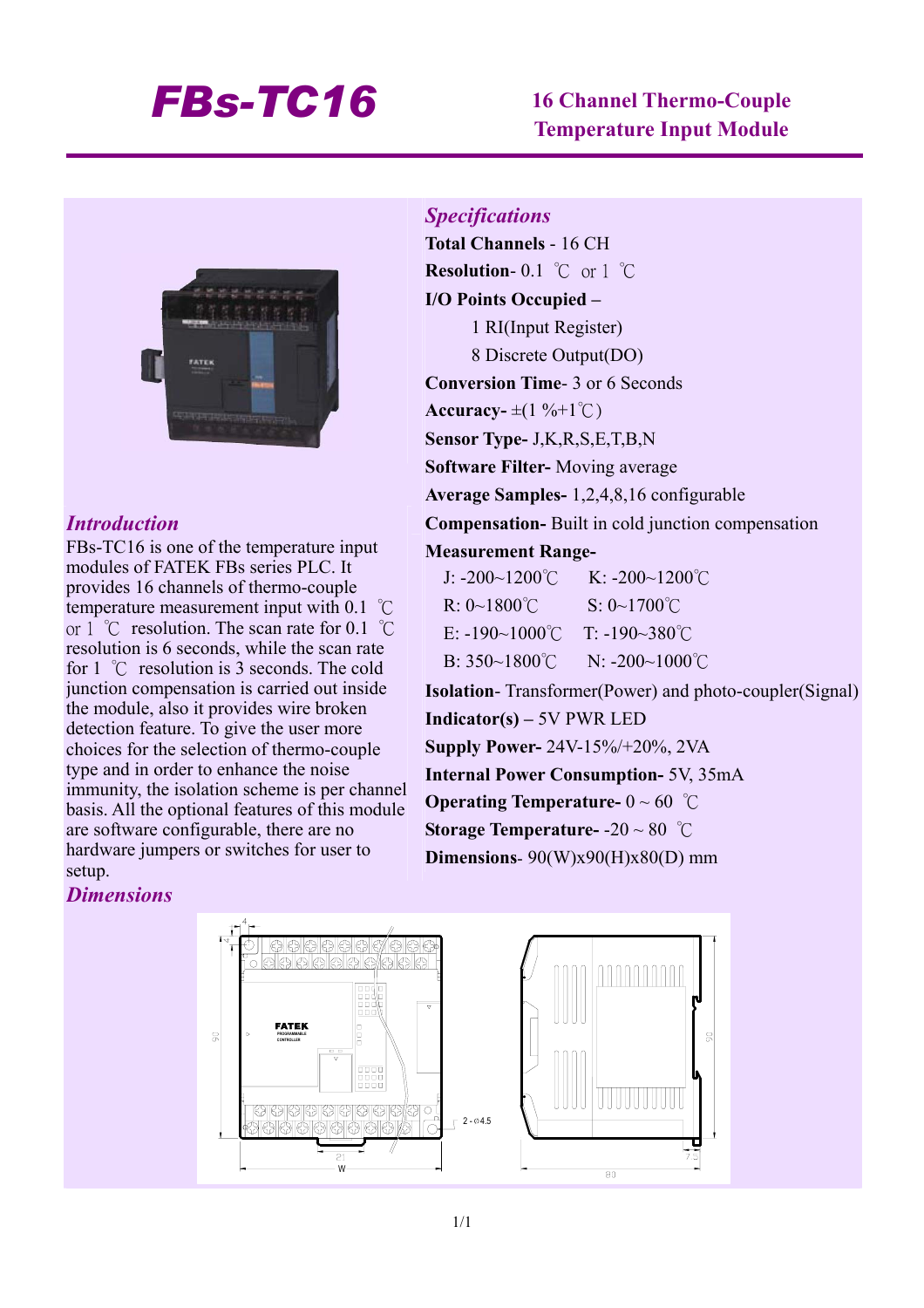

# **Temperature Input Module**

### *Wiring Diagram*



#### Note:

Because the thermo-couple signal is very small (in an order of uv), if possible please use the shielded twisted cable for signal wiring. Also if the length of thermo-couple wire is not long enough, please make sure to use the proper compensation wire otherwise will cause excessive error on cold junction compensation.